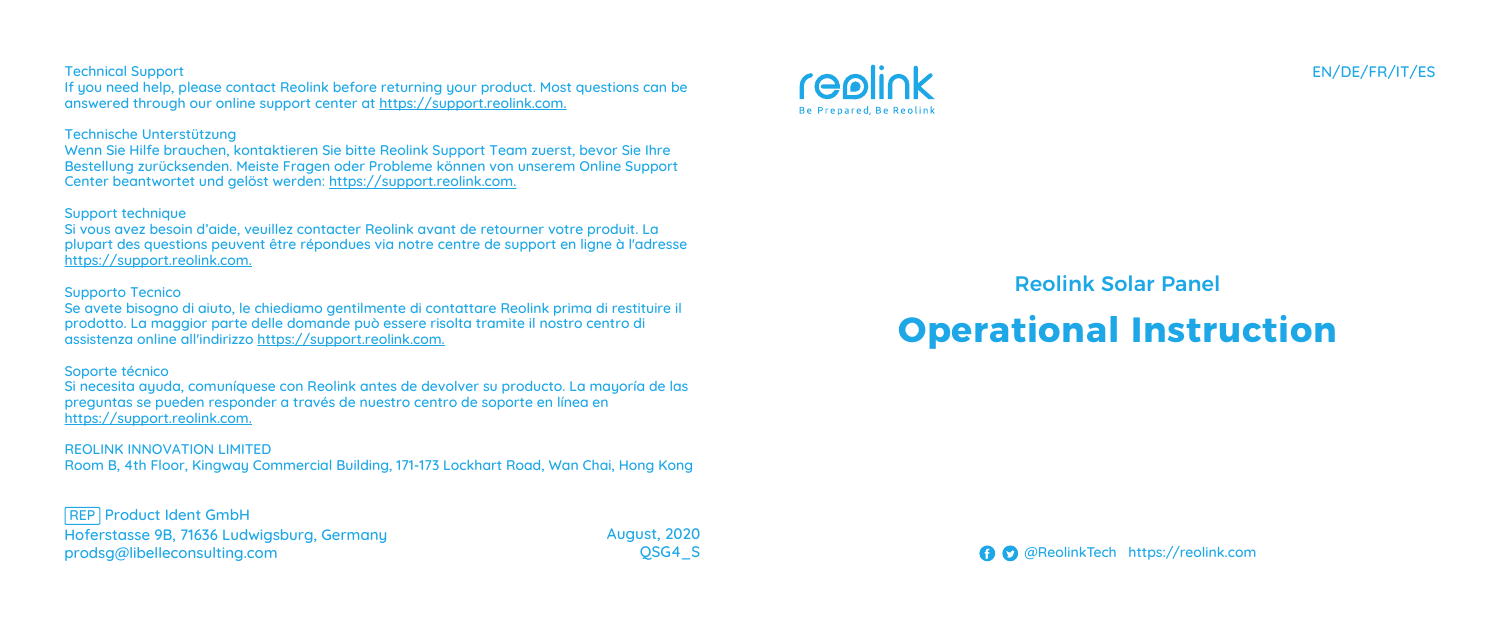### **Contents**

| What's in the Box 2000 contains the contact the Box 2000 contact the contact the contact the Box 2000 contact the Box 2000 contact the Box 2000 contact the Box 2000 contact the Box 2000 contact the Box 2000 contact the Box |  |  |  |  |  |  |
|--------------------------------------------------------------------------------------------------------------------------------------------------------------------------------------------------------------------------------|--|--|--|--|--|--|
| How to Install $\cdots$ . $\cdots$ . $\cdots$ . $\cdots$ . $\cdots$ . $\cdots$ . $\cdots$ . $\cdots$ . $\cdots$ . $\cdots$ . $\cdots$                                                                                          |  |  |  |  |  |  |
|                                                                                                                                                                                                                                |  |  |  |  |  |  |
| Specification 44                                                                                                                                                                                                               |  |  |  |  |  |  |
| Notification of Compliance <b>contract to the contract of Compliance</b> 5                                                                                                                                                     |  |  |  |  |  |  |

### **What's in the Box**

Solar Panel ×1 Bracket ×1 Screws (in pack) ×1 Mounting Hole Template ×1

### **How to Install**



The Ideal Angle = The Local Latitude +  $5^{\circ}$ 

1. Please select a position with the most sunlight throughout the year for your solar panel. The Reolink solar panel only needs a few hours of direct sunlight to sufficientlu power your camera daily.The amount of energy that the solar panel can produce is affected by weather conditions, seasonal changes,<br>geographic locations, etc.



2. Mount the bracket with the mounting template and the screws provided in the package.



3. Slot the solar panel into the bracket and make sure it's secure.



4. Loosen the adjusting control on the bracket and adjust the angle of the solar panel to make it receive direct sunlight, and then retighten the adjusting control to secure your setting.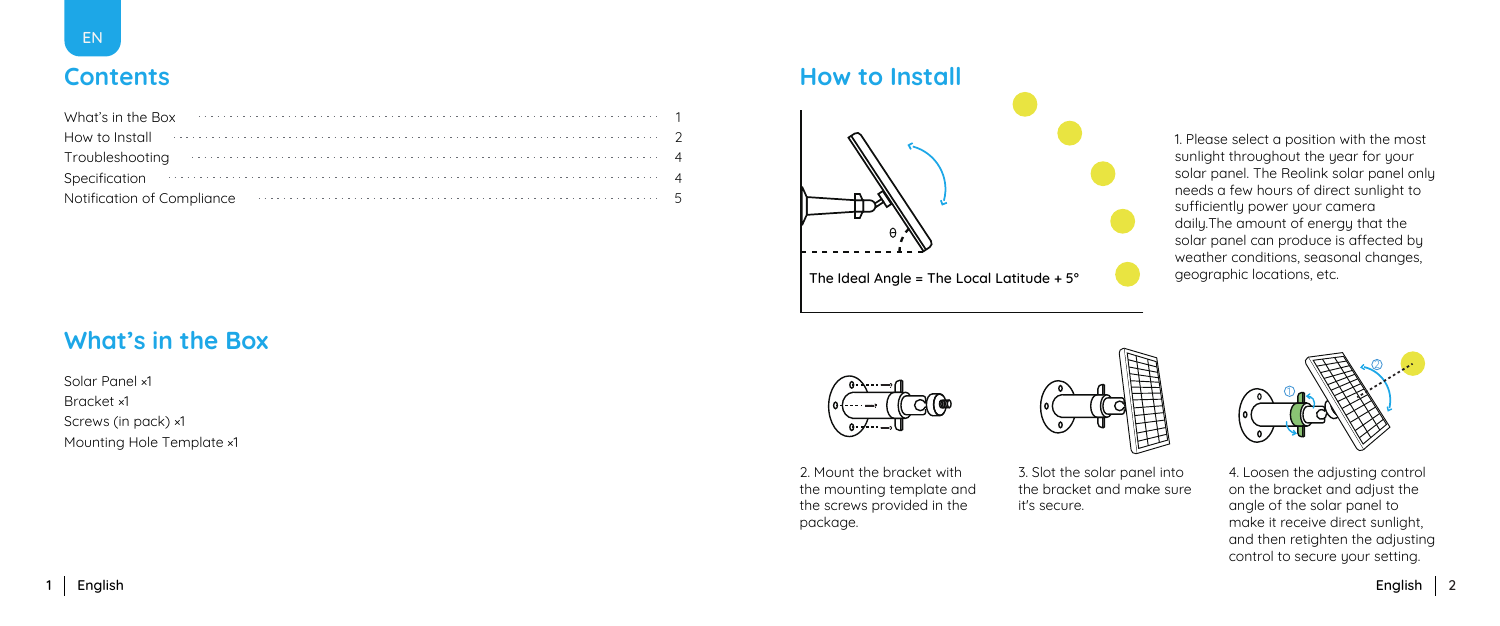

5. Connect the solar panel to the Reolink Argus 2 camera with the micro USB cable.

#### IMPORTANT NOTICE:

• Make sure that there is NO blocking on the solar panel. The energy harvesting efficiency drops drastically even when a small portion of the solar panel is blocked.

• Please don't install the solar panel completely horizontally. Otherwise your solar panel might accumulate dust and other debris easily. It's advised to install the solar panel angularly to make it receive direct sunlight.

• Wipe the solar panel regularly to remove the dust or debris.



### **Troubleshooting**

### **Stop charging the batterypowered cameras**

If your solar panel can't charge the camera anymore, try the following:

• Unplug and re-insert the charging cable. Please ensure the connection between the solar panel and camera is stable.

• Make sure that your Reolink Solar panel is pointed toward the sun and is not obstructed by trees, buildings, or other obstacles.

• Make sure that your camera is not working in temperatures below 0°C (32°F) or above 45°C (113°F).

• If the problem goes on, contact Reolink support.

### **Specifications**

#### Physical Parameters

Size: 132.5x197.5x13.2 mm Cable Length: 4 Meters Weight: 280g

#### Electrical Parameters:

Max Voltage: 6.0V Max Current: 530mA Max: 3.2W

#### General:

Operating Temperature: -10° to 55° C (14° to 131° F) Weather resistance: IP65 certified weatherproof

### **Notification of Compliance**

#### FCC Compliance Statement

This device complies with Part 15 of FCC Rules. Operation is subject to the following two conditions: (1) this device may not cause harmful interference, and (2) this device must accept any interference received, including interference that may cause undesired operation. For more information, visit: https://reolink.com/fcc-compliance-notice/.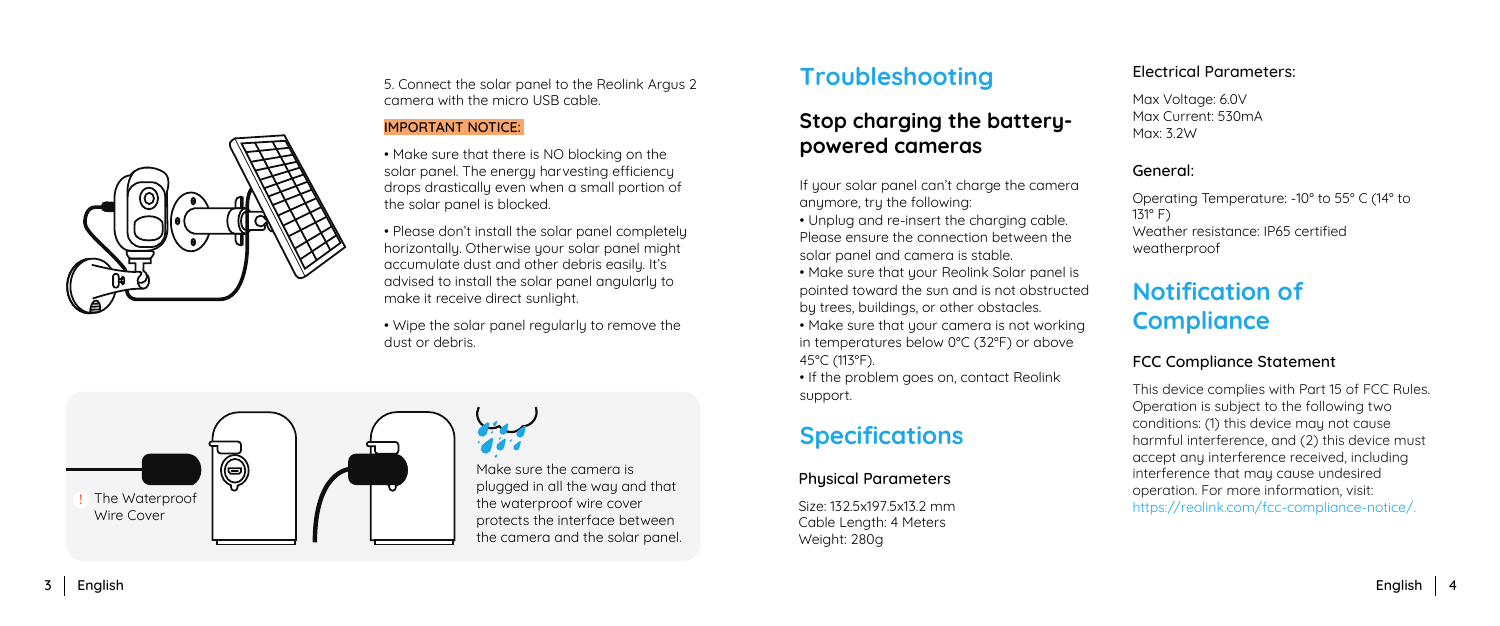#### Simplified EU Declaration of Conformitu

Reolink Communications declares that this device is in compliance with the essential requirements and other relevant provisions of Directive 2014/35/EU.

#### $\boxtimes$ Correct Disposal of this product

This marking indicates that this product should not be disposed with other household wastes throughout the EU. To prevent possible harm to the environment or human health from uncontrolled waste disposal, recucle it responsibly to promote the sustainable reuse of material resources. To return your used device, please use the return and collection sustems or contact the retailer where the product was purchased. They can take this product for environment safe recycling.

#### Limited warranty

This product comes with a 2-year limited warranty that is valid only if purchased from Reolink Official Store or a Reolink authorized reseller. Learn more:

https://reolink.com/warranty-and-return/.

### Terms and Privacy

Use of the product is subject to your agreement to the Terms of Service and Privacu Policu at reolink.com. Keep out of reach of children.

#### End User License Agreement

By using the Product Software that is embedded on the Reolink product, you agree to the terms of this End User License Agreement ("EULA") between you and Reolink. Learn more: https://reolink.com/eula/.

### **Lieferumfang**

Solar Panel x1 Halterung x1 Schrauben x1 Lochschablone zur Montage x1



### **Überblick**

| Lieferumfang $\cdots$ $\cdots$ $\cdots$ $\cdots$ $\cdots$ $\cdots$ $\cdots$ $\cdots$ $\cdots$ $\cdots$ $\cdots$ $\cdots$ $\cdots$ $\cdots$ $\cdots$ $\cdots$ $\cdots$ $\cdots$ $\cdots$                                        |  |
|--------------------------------------------------------------------------------------------------------------------------------------------------------------------------------------------------------------------------------|--|
| $In the definition \t 7$                                                                                                                                                                                                       |  |
| Fehlerbehebung (and the contract of the contract of the contract of the contract of the contract of the contract of the contract of the contract of the contract of the contract of the contract of the contract of the contra |  |
| Technische Daten in in der der anteressen aus der anteressen aus der anteressen aus der anteressen aus der anteressen aus der anteressen aus der anteressen aus der anteressen aus der anteressen aus der anteressen ausgenehm |  |
| Konformitätserklärung www.www.www.www.www.www.www.ww.ww.ex. 9                                                                                                                                                                  |  |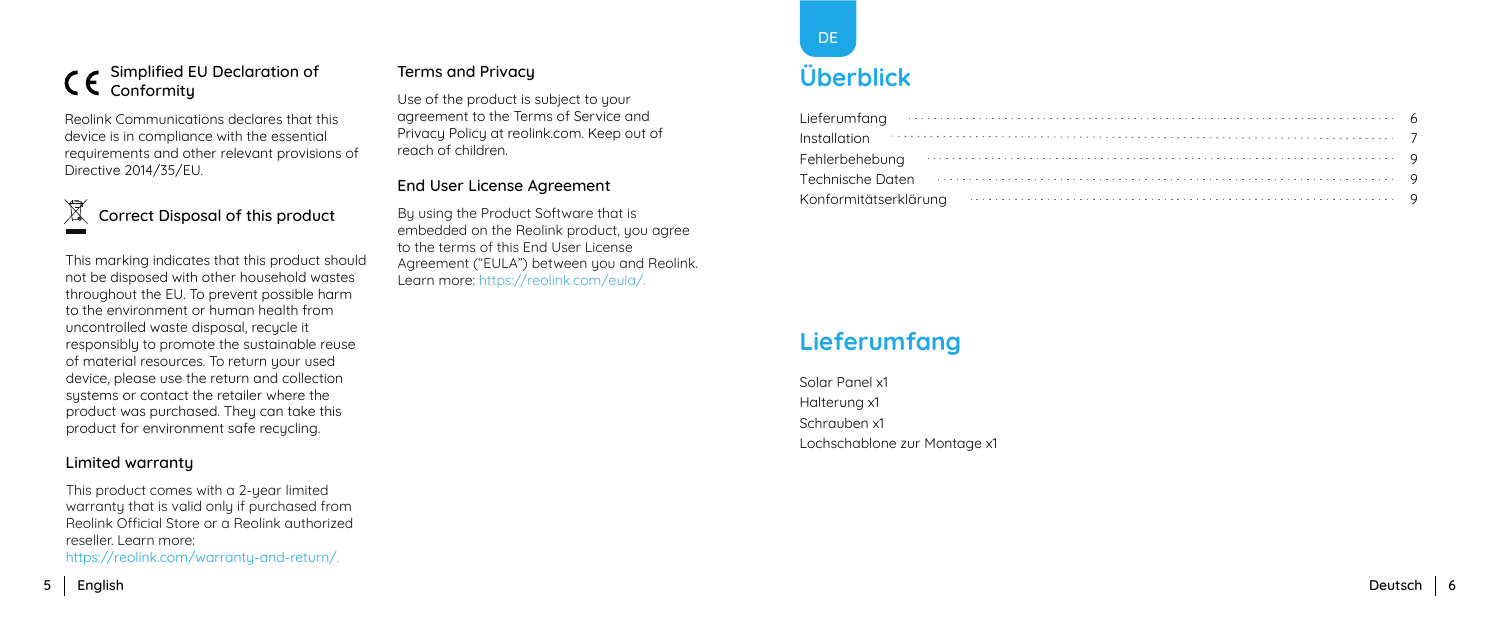### **Installation**



1. Bitte wählen Sie einen Installationsort für das Solarpanel aus, wo es ganzjährig die meisten Sonnenschein gibt. Täglich braucht das Reolink Solarpanel bei direkter Sonneneinstrahlung nur einige Stunden, um Ihre Kamera (ausgestattet mit Akku) ausreichend aufzuladen. Die Faktoren wie Wetterbedingungen, jahreszeitliche Veränderungen und geografische Lage etc. werden Einfluss auf die Energiemenge ausüben, die das Solarpanel erzeugt.



5. Verbinden Sie das Solarpanel durch das USB-Kabel mit der Reolink Argus 2 Kamera.

#### Wichtige Hinweise:

• Stellen Sie sicher, dass es keine Decke auf dem Solarpanel gibt. Die Effizienz der Energieproduktion sinkt drastisch, selbst wenn ein kleines Teilstück vom Solarpanel abgedeckt wird.

• Installieren Sie das Solarpanel bitte nicht komplett horizontal. Sonst ist es anfällig für Staub und Schmutz. Es wird vorgeschlagen, das Solarpanel schräg für direkte Sonneneinstrahlung zu installieren.

• Wischen Sie regelmäßig das Solarpanel ab, um Staub oder Schmutz zu entfernen.



2. Montieren Sie die Halterung mit Hilfe der mitgelieferten Lochschablone und Schrauben.



3. Schrauben Sie das Solarpanel in die Halterung ein und stellen Sie sicher, dass es fest installiert ist.



4. Lösen Sie den Drehregler auf der Halterung und stellen Sie den Winkel des Solarpanels ein, damit es direkte Sonneneinstrahlung bekommt. Danach befestigen Sie wieder den Drehregler, um das Solarpanel zu fixieren.





Stellen Sie sicher, dass das USB-Kabel vollständig in die Kamera eingesteckt ist, und die wetterfeste Kabelabdeckung die Schnittstelle zwischen der Kamera und dem Solarpanel schützt.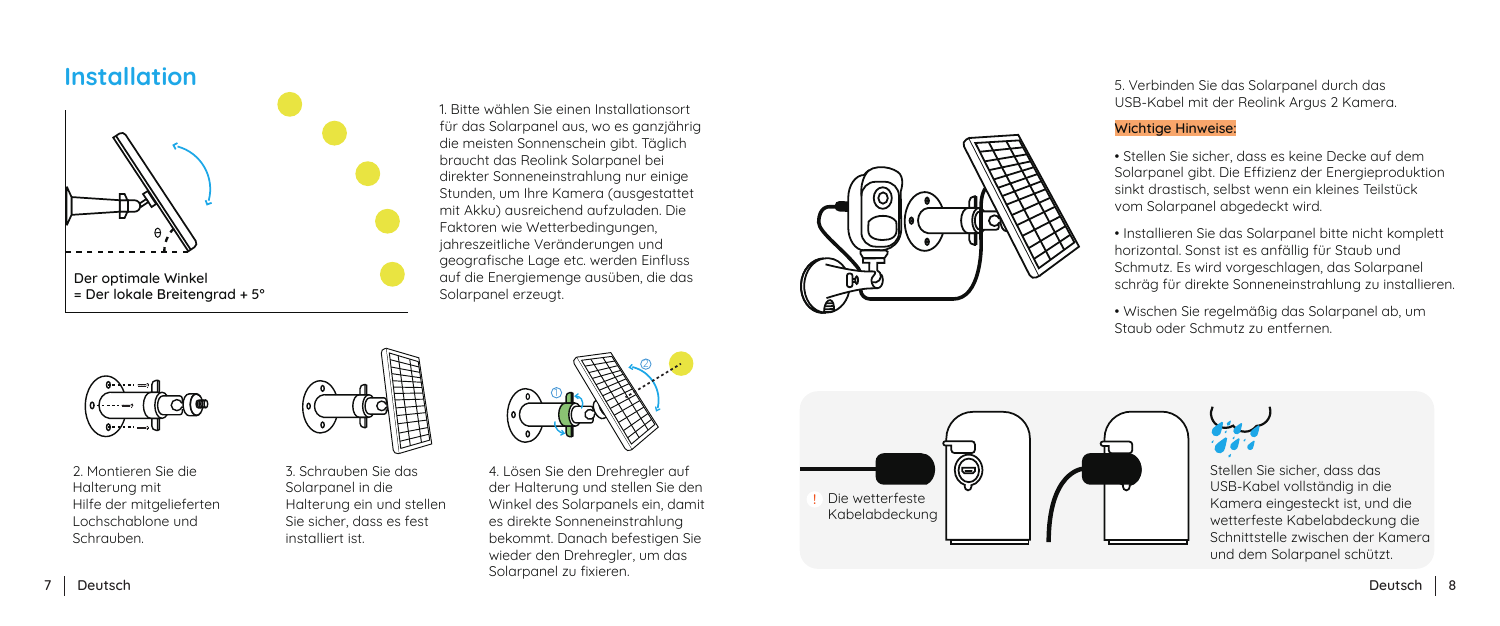### **Fehlerbehebung**

### **Laden der akkubetriebenen Kamera stoppt**

Wenn Ihr Solarmodul die Kamera nicht mehr laden kann, versuchen Sie Folgendes:

• Ziehen Sie den Stecker und stecken Sie das Ladekabel erneut ein. Stellen Sie sicher, dass die Verbindung zwischen Solarmodul und Kamera stabil ist.

• Stellen Sie sicher, dass Ihr Reolink-Solarmodul auf die Sonne gerichtet ist und nicht von Bäumen, Gebäuden oder anderen Hindernissen verdeckt wird.

• Stellen Sie sicher, dass Ihre Kamera nicht Temperaturen unter 0°C (32°F) oder über 45°C (113°F) ausgesetzt ist.

• Wenn das Problem weiterhin besteht, wenden Sie sich an den Reolink-Support.

### **Technische Daten**

#### Physische Parameter

Größe: 132.5x197.5x13.2 mm Kabellänge: 4 Meter

#### Gewicht: 280 g

#### Elektrische Parameter:

Maximale Spannung: 6,0V Maximaler Strom: 530mA Max: 3.2W

Betriebstemperatur: -10° bis 55° C (14° bis 131° F) Witterungsbeständigkeit: IP65-zertifiziert wetterfest

### **Konformitätserklärung**

#### FCC-Konformitätserklärung

Dieses Gerät entspricht Abschnitt 15 der FCC- Bestimmungen. Der Betrieb unterliegt den folgenden beiden Bedingungen: (1) Dieses Gerät darf keine schädlichen Interferenzen verursachen und (2) dieses Gerät muss alle empfangenen Interferenzen akzeptieren, einschließlich Interferenzen, die zu einem unerwünschten Betrieb führen können. Weitere Informationen finden Sie unter: https://reolink.com/fcc-compliance-notice/.

#### Vereinfachte EU-Konformitätserklärung

Reolink erklärt, dass dieses Gerät den grundlegenden Anforderungen und anderen relevanten Bestimmungen der Richtlinie 2014/53/ EU entspricht.

Diese Kennzeichnung weist darauf hin, dass dieses Produkt in der gesamten EU nicht über den Hausmüll entsorgt werden darf. Um mögliche Umwelt- oder Gesundheitsschäden durch unkontrollierte Entsorgung von Abfällen zu vermeiden, recuceln Sie diese verantwortungsbewusst, um die nachhaltige Wiederverwendung von Ressourcen zu unterstützen. Um ein gebrauchtes Gerät zurückzugeben, nutzen Sie bitte das Rückgabe- und Sammelsustem oder kontaktieren Sie den Händler, bei welchem Sie das Produkt gekauft haben. Ihr Händler kann das Produkt dem umweltverträglichen Recucling zuführen.

#### Garantiebestimmun

2-Jahre eingeschränkte Garantie ist für dieses Produkt verfügbar. Mehr Infos: https://reolink.com/de/warranty-and-return/

#### AGB & Datenschutz

Allgemeines Die Nutzung des Produkts unterliegt Ihrer Korrekte Entsorgung dieses Zustimmung zu AGB und Datenschutzrichtlinien auf https://reolink.com/de/terms-conditions/.

#### Endbenutzer-Lizenzvereinbarung

Durch die Verwendung der in das Reolink-Produkt integrierten Produktsoftware stimmen Sie den Bestimmungen dieses Endbenutzer-Lizenzvertrags ("EULA") zwischen Ihnen und Reolink zu. Weitere Informationen: https://reolink.com/eula/.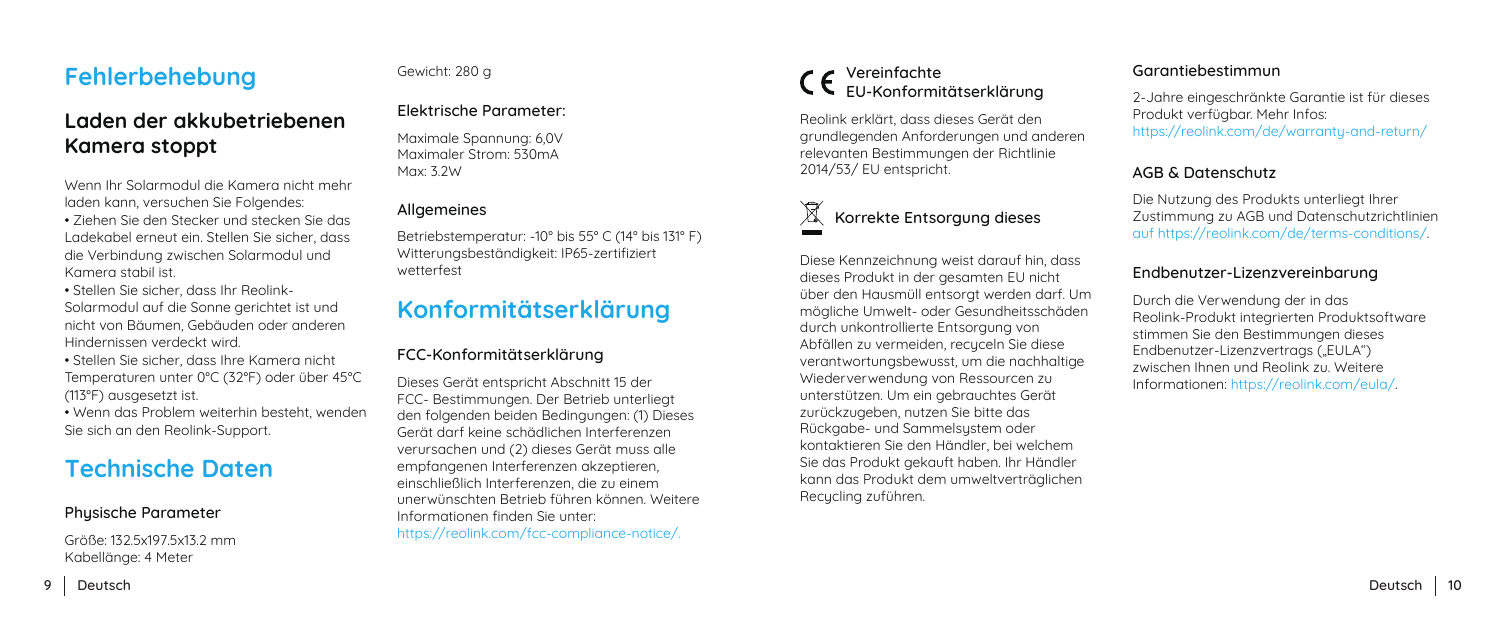### **Contenu**

| Contenu de la boîte de la contenu de la boîte de la boîte de la boîte de la boîte de la boîte de la boîte de l      |  |
|---------------------------------------------------------------------------------------------------------------------|--|
| Guides d'installation materiale de la constitution de la constitution de la constitution de la constitution de      |  |
| Dépannage (and alleged and alleged and alleged and alleged and alleged and alleged and alleged and alleged and $14$ |  |
| Caractéristiques techniques <b>contracted and the contract of the Caractéristiques techniques 14</b>                |  |
| Avis de conformité en conservation de la conservation de la conformité de la conformité de la conservation de       |  |

### **Contenu de la boîte**

Solar Panel x1 Support x1 Vis (dans l'emballage) x1 Gabarit de trou de montage x1

### **Guides d'installation**



S'il vous plaît choisir une position avec le plus de lumière du soleil tout au long de l'année pour votre panneau solaire. Le panneau solaire Reolink n'a besoin que de quelques heures de lumière directe du soleil pour alimenter suffisamment votre caméra quotidiennement. La quantité d'énergie que le panneau solaire peut produire est affectée par les conditions météorologiques, les changements saisonniers, les emplacements géographiques, etc.



2. Montez le support avec le gabarit de montage et les vis fournies dans l'emballage.



3. Fente le panneau solaire dans le support et assurez-vous qu'il est sûr.



4. Desserrez la commande de réglage sur le support et réglez l'angle du panneau solaire pour le faire recevoir la lumière directe du soleil, puis resserrez la commande de réglage pour sécuriser votre réglage.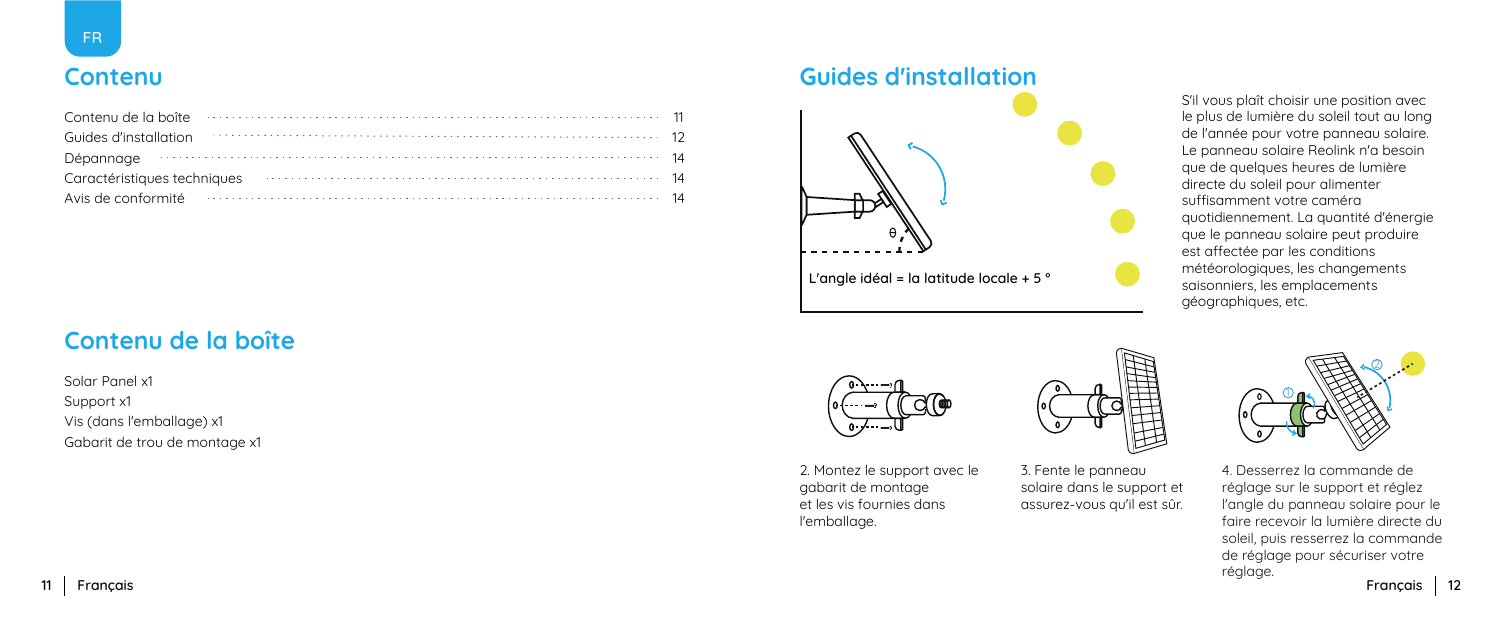5. Branchez le panneau solaire sur la caméra Reolink Argus 2 avec le micro câble USB.

#### Notes Importantes:

• Assurez-vous qu'il n'y a pas de blocage sur le panneau solaire. L'efficacité de la récolte d'énergie diminue drastiquement même quand une petite partie du panneau solaire est bloquée.

• S'il vous plaît ne pas installer le panneau solaire complètement horizontalement. Autrement votre panneau solaire pourrait accumuler la poussière et d'autres débris facilement. Il est conseillé d'installer le panneau solaire angulairement pour le faire recevoir la lumière directe du soleil.

• Essuyez régulièrement le panneau solaire pour enlever la poussière ou les débris.

## **Dépannage**

### **Arrêter de charger les caméra alimentés**

Si votre panneau solaire ne peut plus recharger la caméra essayez ce qui suit:

• Débranchez et rebranchez le câble de charge. Veillez à ce que la connexion entre le panneau solaire et la caméra soit stable.

• Assurez-vous que votre panneau Reolink Solar est orienté vers le soleil et n'est pas obstrué par des arbres, des bâtiments ou d'autres obstacles.

• Assurez-vous que votre caméra ne fonctionne pas à des températures inférieures à 0 °C (32 °F) ou supérieures à 45 °C (113 °F). • Si le problème persiste, contactez l'assistance Reolink.

### **Caracteristiques techniques**

#### Paramètres Physiques

Dimensions: 132.5x197.5x13.2 mm

Longueur du câble: 4 mètres Poids: 280g

#### Paramètres électriques

Tension maxi: 6.0V Courant maxi: 530mA Max: 3.2W

#### Général

Température de fonctionnement: -10° à 55° C (14° à 131° F) Résistance aux intempéries: IP65 certified résistant aux intempéries

### **Avis de conformité**

#### Déclaration de conformité FCC

Cet appareil est conforme à l'article 15 de la réglementation FCC. L'utilisation est soumise aux deux conditions suivantes : (1) cet appareil ne doit pas causer d'interférences nuisibles, et (2) cet appareil doit accepter toute interférence recue, y compris les interférences qui peuvent causer un fonctionnement non désiré. Pour plus d'informations, visitez: https://reolink.com/fcc-compliance-notice/.

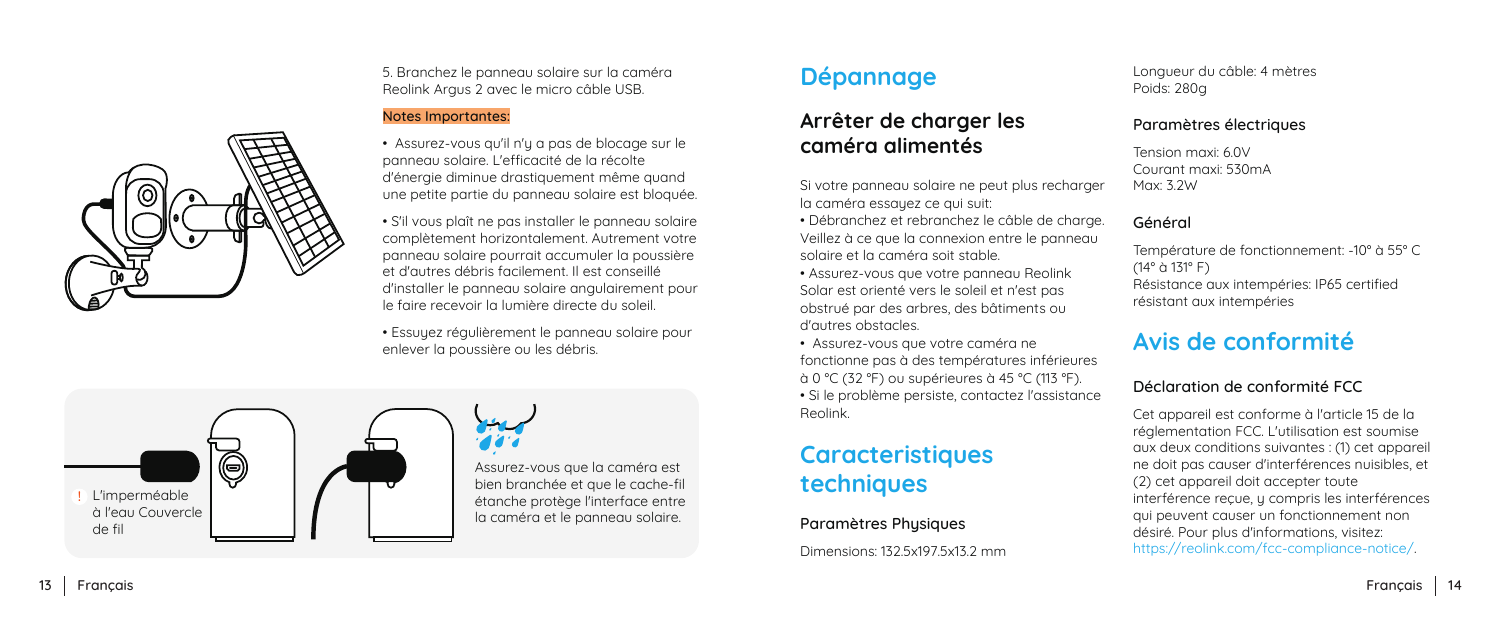#### Déclaration de conformité UE simplifiée

Reolink déclare que cet appareil est conforme aux exigences essentielles et autres dispositions pertinentes de la Directive 2014/53/EU.

### Élimination correcte de ce produitProdukts

Ce marquage indique que ce produit ne doit pas êtreéliminé avec d'autres déchets ménagers dans l'UE. Afin d'éviter que l'élimination incontrôlée des déchets ne nuise à l'environnement ou à la santé humaine, recuclez-les de manière responsable afin de promouvoir la réutilisation durable des ressources matérielles. Pour retourner votre appareil usagé, veuillez utiliser les sustèmes de retour et de collecte ou contacter le détaillant où le produit a été acheté. Ils peuvent prendre ce produit pour un recuclage sans danger pour l'environn ment.

#### Garantie limitée

Ce produit est livré avec une garantie limitée

#### de 2 ans. En savoir plus: https://reolink.com/warranty-and-return/.

#### Conditions et Confidentialité

L'utilisation du produit est soumise à votre acceptation des Conditions d'utilisation et de la Politique de confidentialité de https://reolink.com. Veuillez laisser ce produit dans un endroit que les enfants ne peuvent pas atteindre.

#### Contrat de licence d'utilisateur final

En utilisant le logiciel produit intégré au produit Reolink, vous acceptez les termes du présent contrat de licence utilisateur final ("CLUF ") entre vous et Reolink. Pour en savoir plus: https://reolink.com/eula/.



### **Contenuti**

| Cosa c'è nella Confezione e contra contra la contra della Cosa città di Territo di Territo di Territo di Terri                                                                                                                 |  |
|--------------------------------------------------------------------------------------------------------------------------------------------------------------------------------------------------------------------------------|--|
| Guide all'Installazione and accompany and a student state of the state of the state of the state of the state of the state of the state of the state of the state of the state of the state of the state of the state of the s |  |
| Risoluzioni dei Problemi administrativamente controllare dei problemi dei problemi dei problemi dei problemi d                                                                                                                 |  |
|                                                                                                                                                                                                                                |  |
| Avviso di Idoneità della communitatione della contratta della contratta della contratta della contratta della                                                                                                                  |  |

### **Cosa c'è nella Confezione**

Pannello Solare x1 Staffa x1 Viti (nella confezione) x1 Modello per Foro di Installazione x1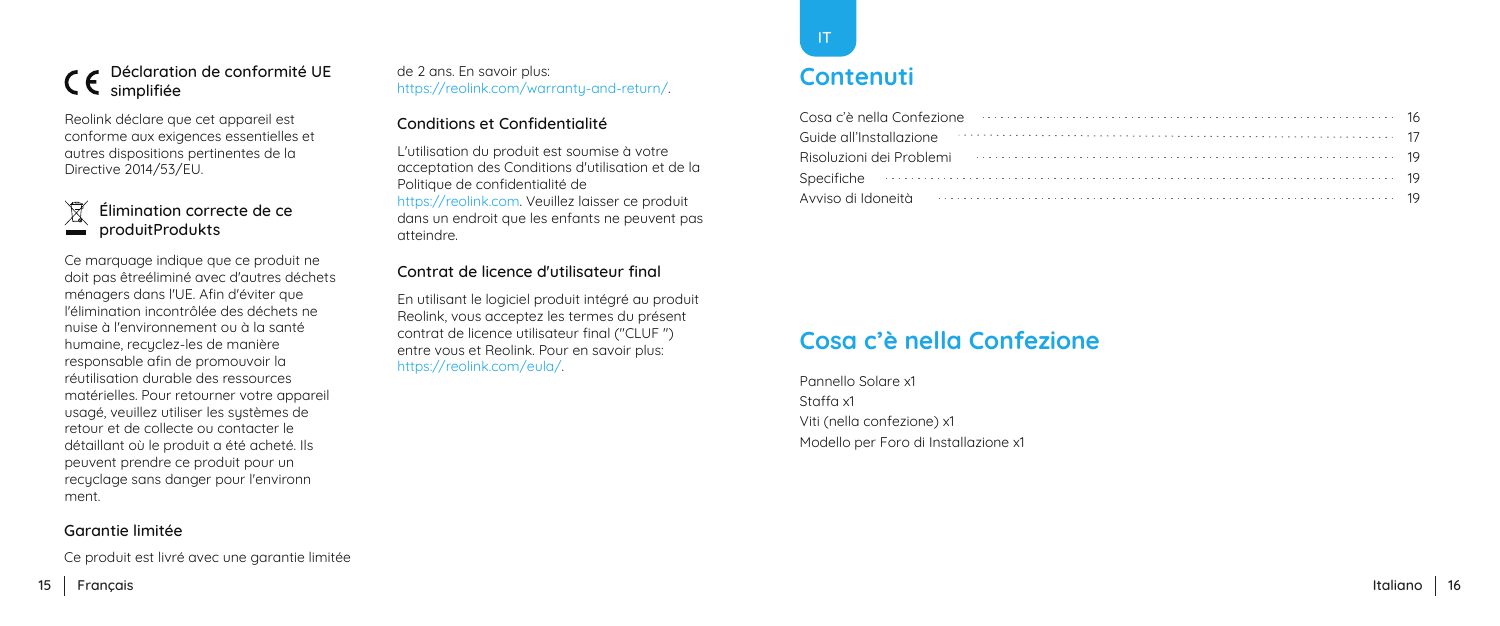

Scegliere una posizione ben illuminata della luce solare durante tutto l'anno per il pannello solare. Il Reolink solar panel necessita solo poche ore di luce solare diretta per alimentare sufficientemente la tua fotocamera ogni giorno. La quantità di energia che il pannello solare può produrre è influenzata dalle condizioni meteorologiche, dai cambiamenti stagionali, dalle posizioni



5. Collegare il pannello solare alla fotocamera Reolink Argus 2 con il cavo micro USB.

#### Note importanti:

- Assicurarsi che non ci sia alcun blocco sul pannello solare. L'efficienza nella raccolta dell'energia diminuisce drasticamente anche se una piccola parte del pannello solare viene bloccata.
- Si prega di non installare il pannello solare completamente in orizzontale. In caso contrariopotrebbe accumulare polvere e altri detriti facilmente. Consigliamo di installare il pannello solare angolarmente per una buona ricezione di luce solare diretta.
- Pulire regolarmente il pannello solare per rimuovere polvere o detriti.



2. Montare la staffa con la mascherina di montaggio e le viti fornite nella confezione.

3. Inserire il pannello solare nella staffa e assicurarsi che sia fissato.



4. Allentare il controllo di regolazione sulla staffa e regolare l'angolazione del pannello solare per fargli ricevere la luce solare diretta, quindi serrare nuovamente il comando di regolazione per fissare il tutto.





Assicurarsi che la fotocamera sia inserita correttamente e che il coperchio impermeabile del cavo protegga l'interfaccia tra la fotocamera e il pannello solare.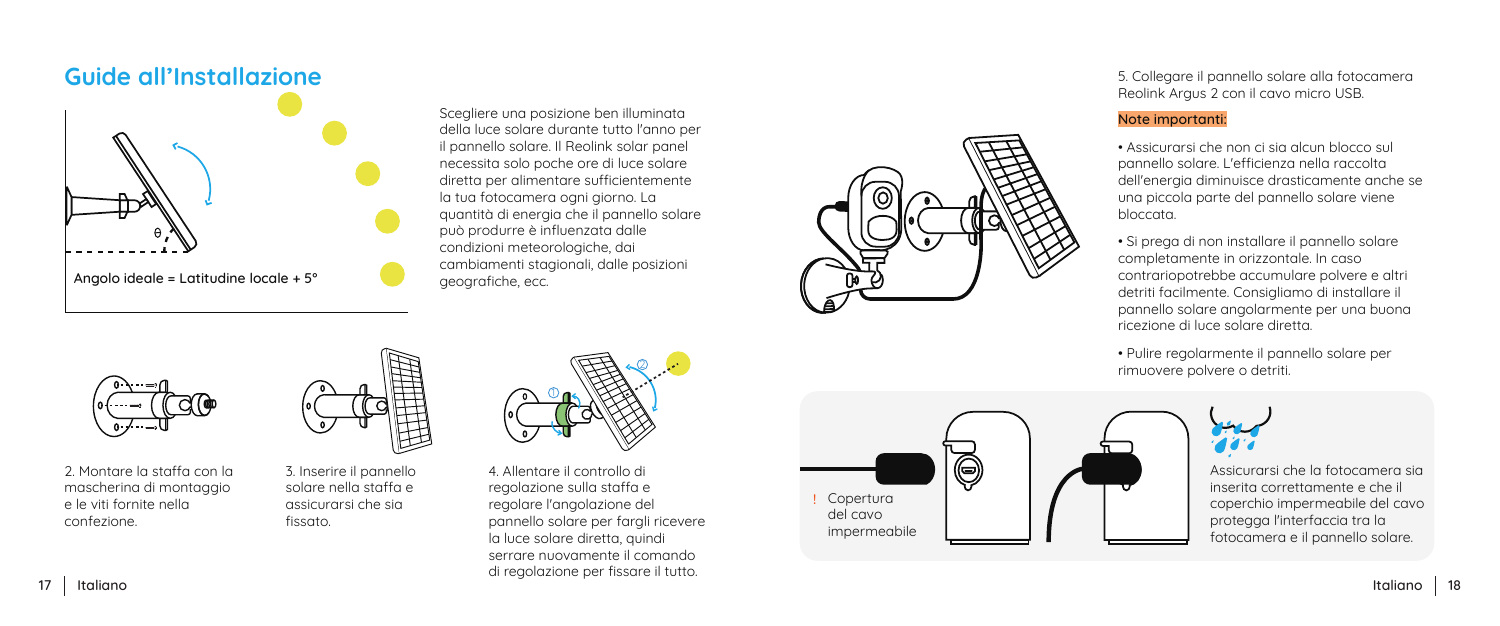### **Risoluzioni dei Problemi**

### **Interruzione della ricarica delle telecamere alimentate a batteria par batterie**

Se il tuo pannello solare non carica più la telecamera, prova quanto segue:

• Stacca e reinserisci il cavo di ricarica. Assicurati che la connessione fra pannello solare e telecamera sia stabile.

• Assicurati che il tuo pannello solare Reolink sia puntato verso il sole in un ostruito da alberi, edifici o altri ostacoli.

• Assicurati che la telecamera non funzioni a temperature inferiori a 0° C (32° F) superiori a 45° C (113° F).

• Se il problema persiste, contattare il supporto Reolink.

### **Specifiche**

#### Phusische Parameter

Dimensione: 132.5x197.5x13.2 mm Lunghezza Cavo: 4 Metri

#### Peso: 280g

#### Parametri Elettrici:

Tensione Max: 6.0V Corrente Max: 530mA Max: 3.2W

#### Generale

Temperatura in operatività: -10° a 55° C (14° a 131° F) Resistenza all'acqua: IP65 impermeabilità certificata

### **Avviso di Idoneità**

#### Dichiarazione di Idoneità FCC

Questo dispositivo rispetta la Parte 15 delle Regole FCC. L'operazione è soggetta alle seguenti due condizioni: (1) questo dispositivo non può causare interferenze nocive, e (2) questo dispositivo deve accettare qualsiasi interferenza ricevuta, incluse interferenze che possono causare operazioni indesiderate. Per maggiori informazioni, visitare: https://reolink.com/fcc-compliancenotice/.

#### Dichiarazione Semplificata di Conformità UE

Reolink dichiara che questo dispositivo è in conformità con i requisiti essenziali e altre rilevanti disposizioni della Direttiva 2014/53/EU.

#### $\boxtimes$ Corretta rottamazione di questo  $\sum$  prodotto

Questo marchio indica che questo prodotto non deve essere rottamato insieme ad altri rifiuti domestici attraverso l'UE. Per prevenire possibili danni all'ambiente o alla salute umana da un incontrollato scarico di rifiuti, riciclalo responsabilmente per promuovere il riuso sostenibile delle materie prime. Per restituire il dispositivo usato, per favore usa il sistema di resi e raccolta o contatta il punto vendita dove il prodotto è stato acquistato. Possono rilevare questo prodotto per un riciclo sicuro per l'ambiente.

#### Garanzia limitata

Questo prodotto viene fornito con una garanzia limitata di 2 anni. Ulteriori informazioni: https://reolink.com/warranty-and-return/.

#### Termini e privacy

L'utilizzo del prodotto è soggetto all'accettazione dei Termini di servizio e dell'Informativa sulla privacy su https://reolink.com. Tenere fuori dalla portata dei bambini.

#### Contratto di Licenza per l'utente Finale

Utilizzando il software prodotto incorporato al prodotto Reolink, voi accettate i termini di questo accordo di licenza per l'utente finale ("EULA") fra voi e Reolink. Scopri di più: https://reolink.com/eula/.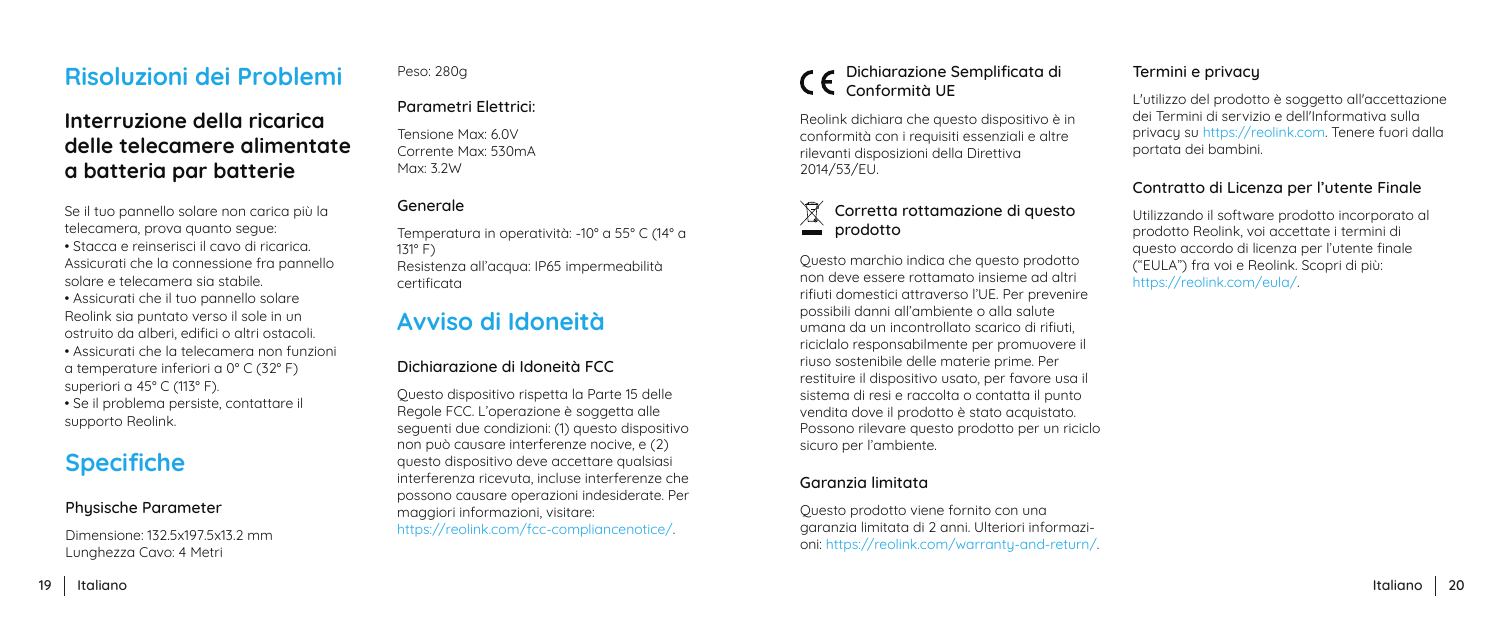### **Contenido**

| $\mathcal{E}$ Qué hay en la caja? $\cdots$ $\cdots$ $\cdots$ $\cdots$ $\cdots$ $\cdots$ $\cdots$ $\cdots$ $\cdots$ $\cdots$ $\cdots$ 21                                                                                       |  |
|-------------------------------------------------------------------------------------------------------------------------------------------------------------------------------------------------------------------------------|--|
| Cómo instalar (1999) como provincia de la como establecer a como establecer a como establecer a como establecer a como establecer a como establecer a como establecer a como establecer a como establecer a como establecer a |  |
| Solución de problemas                                                                                                                                                                                                         |  |
| Especificaciones 24                                                                                                                                                                                                           |  |
| Notificación de Cumplimiento entre a constructional de la proporción de Cumplimiento entre a construction de l                                                                                                                |  |

### **¿Qué hay en la caja?**

Panel Solar x1 Soporte x1 Tornillos (en paquete) x1 Plantilla de orificio de montaje x1

### **Soporte**



El ángulo ideal = Latitud Local + 5° geográficas, etc.

Seleccione una posición con la mayor cantidad de luz solar durante todo el año para su panel solar. El panel solar Reolink solo necesita unas pocas horas de luz solar directa para alimentar su cámara de manera suficiente todos los días. La cantidad de energía que puede producir el panel solar se ve afectada por las condiciones climáticas, los cambios estacionales, las ubicaciones



2. Monte el soporte con la plantilla de montaje y los tornillos incluidos en el paquete.



3. Coloque el panel solar en el soporte y asegúrese de que sea



4. Afloje el control de ajuste en el soporte y ajuste el ángulo del panel solar para que reciba luz solar directa, y luego vuelva a ajustar el control de ajuste para asegurar la posición.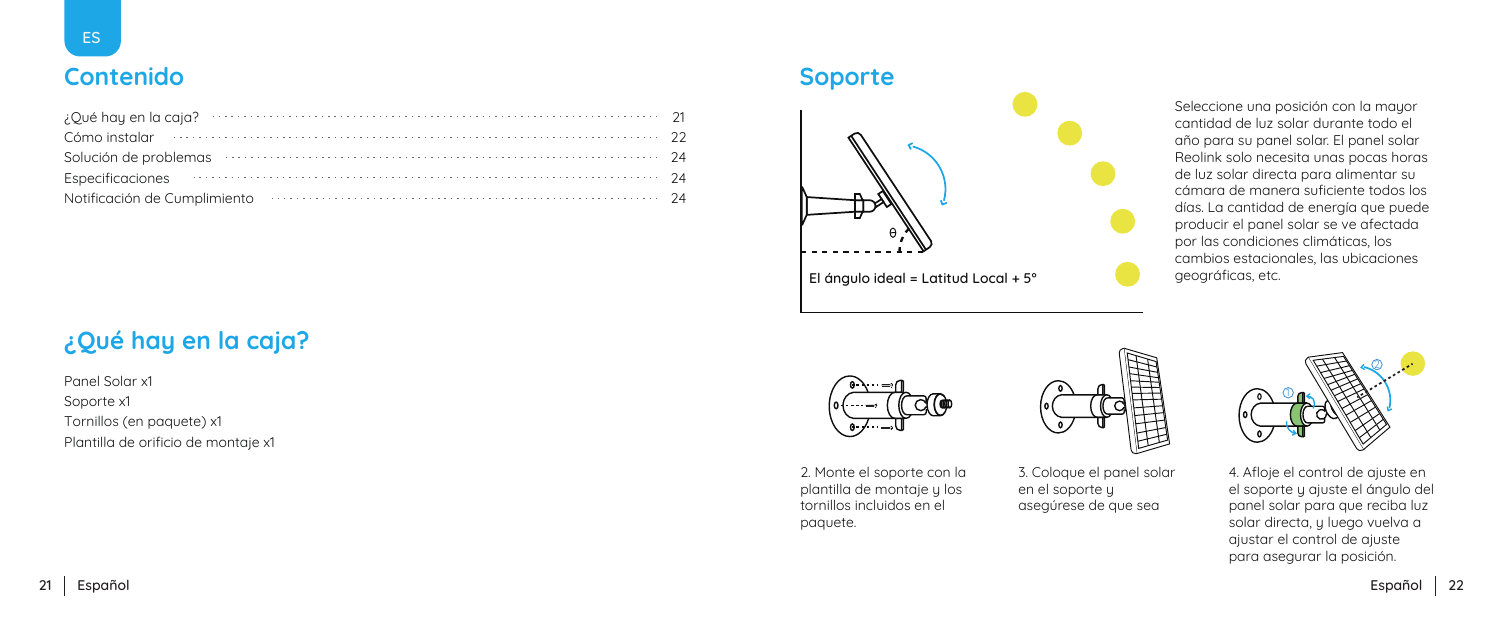

5. Conecte el panel solar a la cámara Reolink Argus 2 con el cable micro USB.

#### Notas Importantes:

• Asegúrese de que NO haya ningún bloqueo en el panel solar. La eficiencia de recolección de energía disminuye drásticamente incluso cuando una pequeña porción del panel está bloqueada.

• Por favor, no instale el panel solar completmente horizontal. De lo contrario, su panel podría acumular polvo y otros desechos fácilmente. Se recomienda instalar el panel angularmente para que reciba luz solar directa.

• Limpie el panel solar con regularidad para eliminar el polvo o la suciedad.



Asegúrese de que la cámara esté completamente conectada y que la cubierta de alambre a prueba de agua proteja la interfaz entre la cámara y el panel solar.

### **Solución de problemas**

### **Deje de cargar las cámaras alimentadas por batería**

Si su panel solar ya no puede cargar la cámara, intente lo siguiente:

• Desenchufe y vuelva a insertar el cable de carga. Asegúrese de que la conexión entre el panel solar y la cámara sea estable.

• Asegúrese de que su panel Reolink Solar esté apuntando hacia el sol y que no esté obstruido por árboles, edificios u otros obstáculos.

• Asegúrese de que su cámara no funcione a temperaturas inferiores a 0° C (32° F) o superiores a 45° C (113° F).

• Si el problema continúa, comuníquese con el soporte de Reolink.

## **Especificaciones**

#### Parámetros físicos

Tamaño: 132.5x197.5x13.2 mm Longitud del cable: 4 metros Peso: 280g

#### Parámetros Eléctricos

Voltaje Máx: 6.0V Corriente Máxima: 530mA Máx: 3.2W

#### General

Temperatura de funcionamiento: -10° a 55° C  $(14^{\circ} \text{ C})$  131° F) Resistencia a la intemperie: Certificada IP65 a prueba de intemperie.

### **Notificación de Cumplimiento**

#### Declaración de cumplimiento de la FCC

Este dispositivo cumple con la Parte 15 de las Reglas de la FCC. El funcionamiento está sujeto a las siguientes dos condiciones: (1) este dispositivo no puede causar interferencias perjudiciales y (2) este dispositivo debe aceptar cualquier interferencia recibida, incluidas las interferencias que puedan causar un funcionamiento no deseado. Para obtener más información, visite: reolink.com/fcccompliance-notice/ .